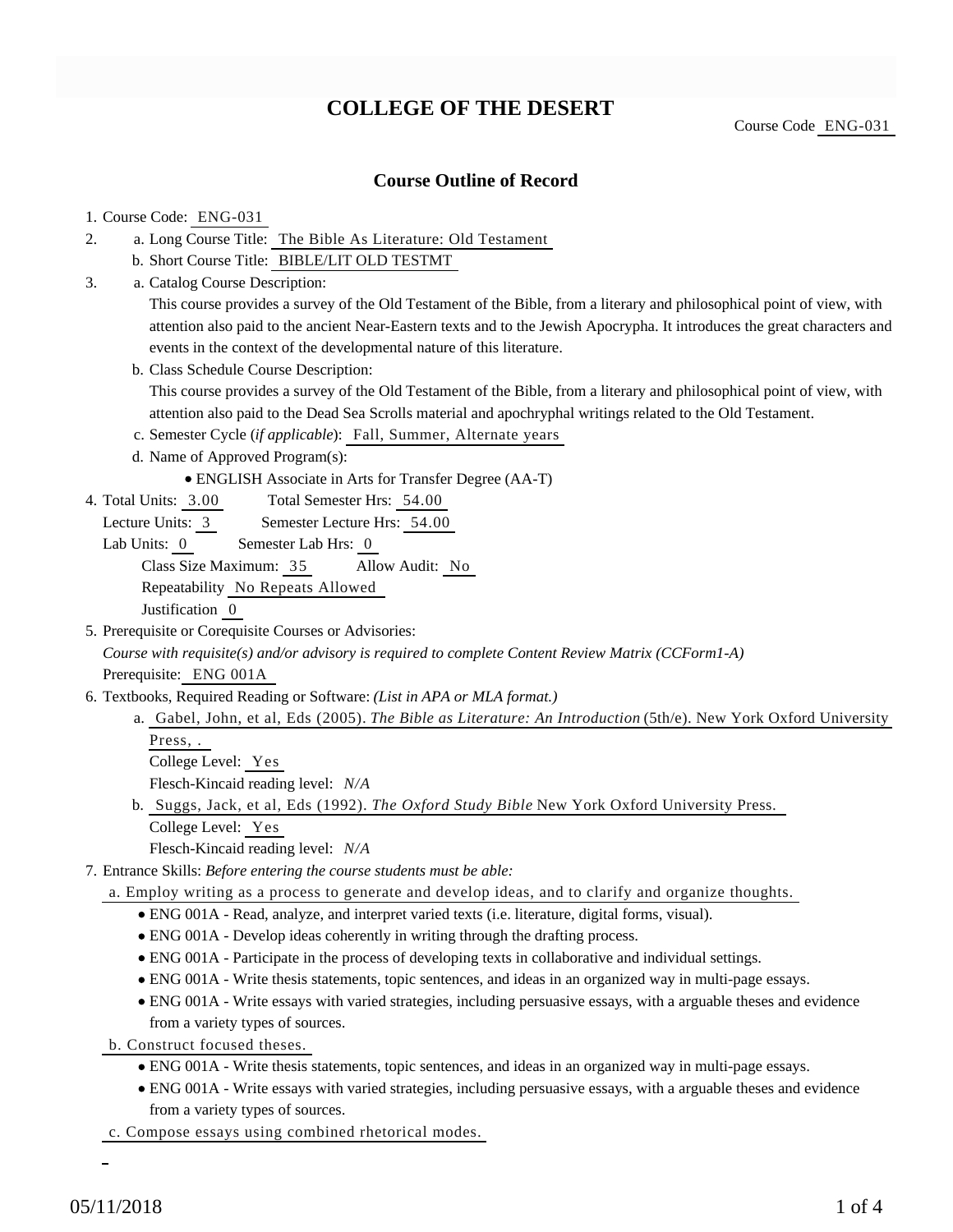# ENG 031-The Bible As Literature: Old Testament

- ENG 001A Write essays with varied strategies, including persuasive essays, with a arguable theses and evidence from a variety types of sources.
- ENG 001A Use a variety of rhetorical strategies to write essays.

d. Analyze, explain, evaluate, and contrast selected prose and poetry, both from text and researched sources.

ENG 001A - Find, read, analyze, evaluate, interpret, and synthesize outside sources, including online information.

ENG 001A - Read, analyze, and interpret varied texts (i.e. literature, digital forms, visual).

e. Paraphrase, summarize, and quote using MLA documentation for all published sources in all compositions.

ENG 001A - Correctly use MLA or APA documentation as appropriate both within essays and in works cited entries.

### 8. Course Content and Scope:

### Lecture:

- a. Selections from the Old Testament
- b. Evolution of language throughout period of study
- c. Evolution of the concept of God
- d. Historical, social, political and esthetic forces shaping literature and thought
- e. Form, structure and style of literary works
- f. Fundamentals of literary criticism.

Lab: *(if the "Lab Hours" is greater than zero this is required)*

#### 9. Course Student Learning Outcomes:

#### 1.

Analyze and interpret literary elements of the Old Testament within the context of the historical time period.

## 2.

Examine the role the Old Testament plays across different belief systems, using literary criticism and external research.

# 3.

Compose analytical essays on assigned readings following MLA norms.

10. Course Objectives: Upon completion of this course, students will be able to:

a. Analyze and evaluate Biblical texts for literary elements and meaning.

b. Identify and articulate relevant features of the historical thought and times that shaped Biblical texts.

c. Demonstrate esthetic appreciation for literature and creative achievements of the writers.

d. Read and respond effectively to relevant critical opinions.

e. Understand and respond historical themes in the texts.

f. Compose critical essays on literary elements, based upon close textual readings, investigations, and accepted critical practices.

g. Compare and distinguish the salient characteristics of the different periods of theBible under study.

11. Methods of Instruction: *(Integration: Elements should validate parallel course outline elements)* 

- a. Discussion
- b. Distance Education
- c. Journal
- d. Lecture
- e. Participation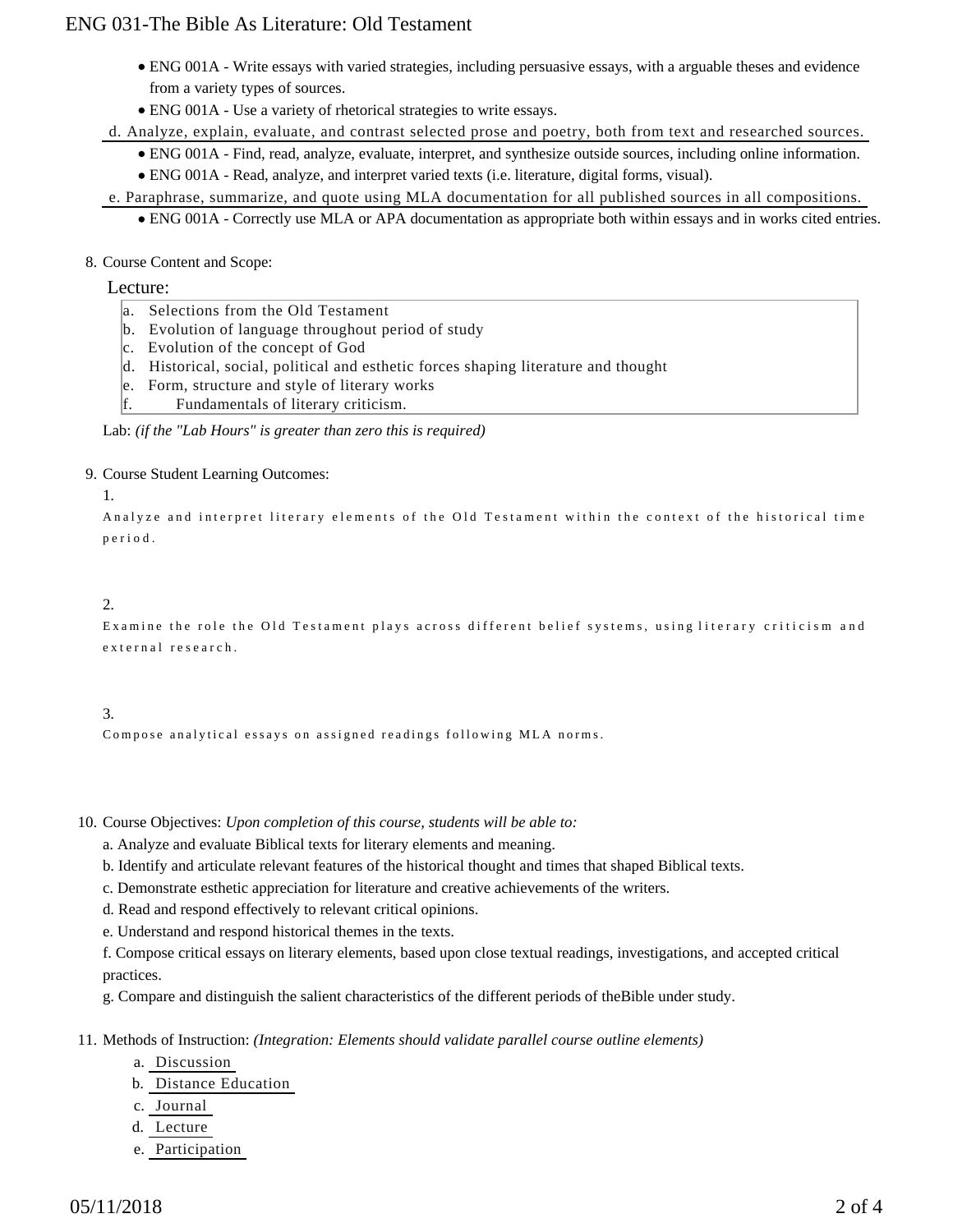# ENG 031-The Bible As Literature: Old Testament

#### Other Methods:

b. Films, video and audio tapes and DVD c. Group discussions and collaborative work d. Field trips e. Online format (distance education) \*Distance Education modalities approved 12/4/2008

- 12. Assignments: (List samples of specific activities/assignments students are expected to complete both in and outside of class.) In Class Hours: 54.00
	- Outside Class Hours: 108.00
		- a. In-class Assignments
			- a. Oral presentations as assigned
			- b. Class discussion
			- c. Writing
			- d. Reading aloud
			- e. Small group work
		- b. Out-of-class Assignments
			- a. Write essays  $(8000 \text{ to } 10,000 \text{ words})$
			- b. Write journal responses to the readings
			- c. Homework, questions and answers
			- d. Research
			- e. Reading

13. Methods of Evaluating Student Progress: The student will demonstrate proficiency by:

- College level or pre-collegiate essays
- Written homework
- Critiques
- Guided/unguided journals
- Portfolios
- Term or research papers
- Presentations/student demonstration observations
- Group activity participation/observation
- Mid-term and final evaluations
- 14. Methods of Evaluating: Additional Assessment Information:

a. Essays b. Quizzes and homework c. Reading journal d. Mid-term and final exams e. Oral presentations

15. Need/Purpose/Rationale -- All courses must meet one or more CCC missions.

PO-GE C4.b - Language & Rationality (Communication & Analytical Thinking)

 Apply logical and critical thinking to solve problems; explain conclusions; and evaluate, support, or critique the thinking of others.

IO - Critical Thinking and Communication

 Summarize, analyze, and interpret oral and written texts, with the ability to identify assumptions and differentiate fact from opinion.

16. Comparable Transfer Course

| <b>University System</b> | <b>Campus</b> | <b>Course Number</b> | <b>Course Title</b>         | <b>Catalog Year</b> |
|--------------------------|---------------|----------------------|-----------------------------|---------------------|
| <b>UC</b>                | <b>UCLA</b>   | Eng 111A             | Hebrew Bible in Translation | 2012                |